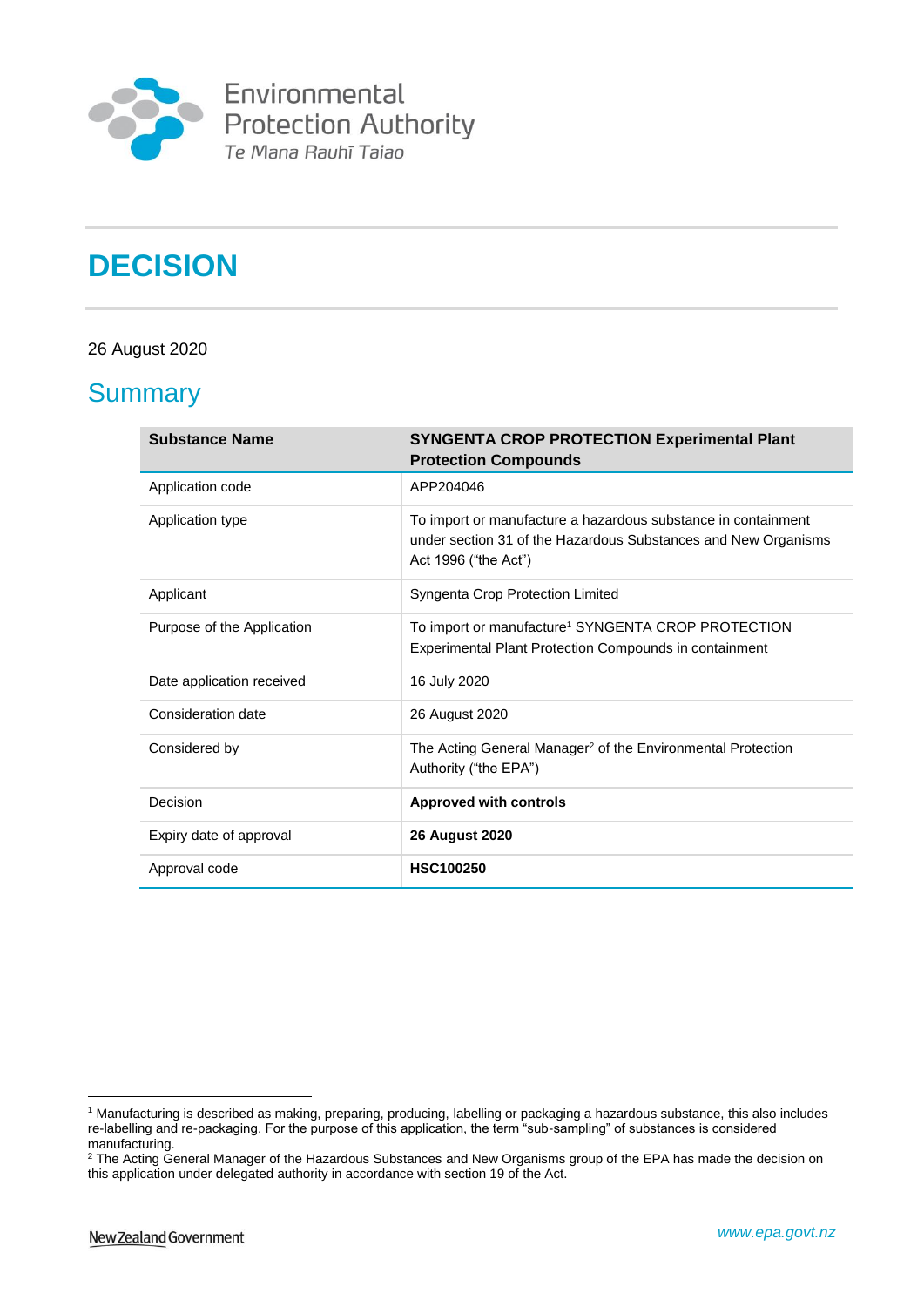### 1. Background

- 1.1. Syngenta Crop Protection Limited ('the applicant") sought approval under section 32 of the Act to import 26 hazardous substances ("the substances") in containment.
- 1.2. These substances are agricultural chemicals that include fungicides, insecticides and a herbicide.
- 1.3. The applicant intends to use the substances in small-scale field trials in order to evaluate the efficacy, crop safety and residue profiles of the substances.

### 2. Process

**Application receipt**

2.1. The application was formally received on 16 July 2020 under section 31 of the Act.

**Information available for consideration**

- 2.2. The information available for the consideration includes the:
	- application form
	- confidential appendices to the application, including information on the substances
	- EPA staff advice memorandum.
- 2.3. The available information is sufficient to assess the application.

### 3. Hazardous properties

- 3.1. The applicant submitted information on the hazards of the substances for which approval is sought. It is noted that these are experimental substances, and as such there is insufficient information available for the hazard classifications of the substances to be determined.
- 3.2. Based on the available information, these substances may cause adverse effects to human health and the environment. The potential adverse effects are expected to be similar to other plant protection substances that are already approved under the Act for import or manufacture with controls.

### 4. Assessment of risks

- 4.1. The applicant has proposed a containment system and information on how they intend to address the risks from the following:
	- To limit the likelihood of escape of any contained hazardous substances or contamination of the facility by hazardous substances
	- To exclude organisms from a facility or to control organisms within a facility
	- To exclude unauthorised people from a facility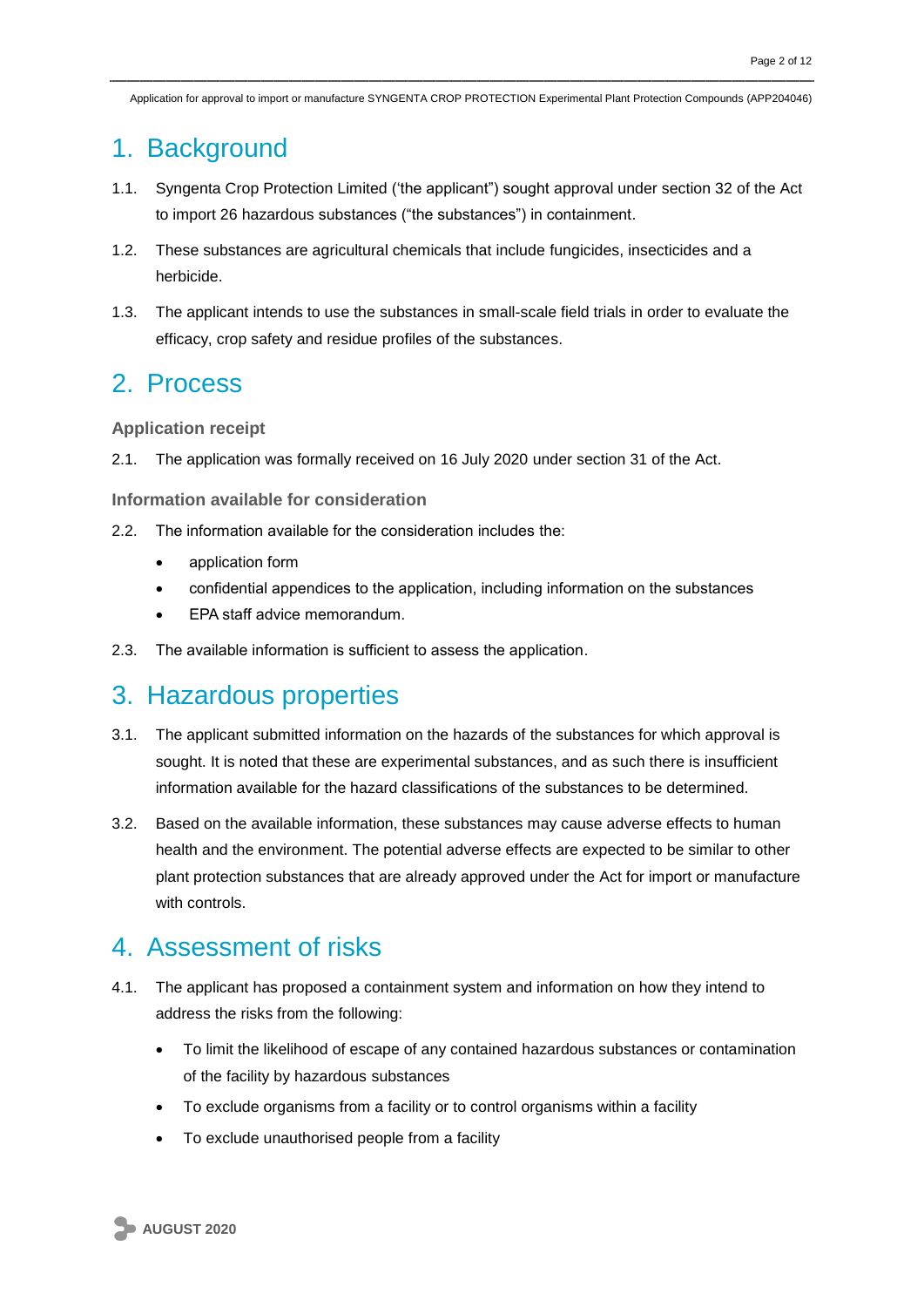- To prevent unintended release of the substance by experimenters working with a substance
- To control the effects of an accidental release of the substance
- Inspection and monitoring requirements of the containment facility
- 4.2. The EPA considered the applicant's assessment and determined that the substances may pose risks such as, but not limited to, those detailed below.

**Risks to human health and the environment**

- 4.3. The substances may cause adverse effects to human health and the environment if people or non-target organisms are exposed to the substances.
- 4.4. The substances could potentially contaminate waterways, groundwater, soil or neighbouring properties. These potential exposures could result from an incident during importation, storage, transport, application, or disposal of the substances. The risk of an incident occurring with the proposed controls in place is considered negligible.
- 4.5. The likely route for human exposure is through oral or dermal contact while handling the substances. However, it is unlikely that people using the substances will be exposed in this way provided that risk mitigation measures are in place. These measures include the use of personal protective equipment (PPE), and qualification requirements for people preparing and handling the substances.
- 4.6. There is also a risk that members of the public may be exposed to the substances. This is mitigated by controls that limit access to the field trial sites to authorised personnel only. Field trials are limited to sites that do not include land or facilities that the public can legally access without permission. The manufacturing site is a secure site with measures in place to prevent access from unauthorised people.
- 4.7. Non-target animals foraging within the field trial site may be exposed to the substances either via contact with or consumption of treated produce or vegetation. This is mitigated by a control that specifies that trial sites that are at risk of entry by grazing animals must be secured by stock-proof fencing. The approval holder is also required to ensure that non-target species are not adversely affected by the use of the substances.
- 4.8. With the controls in Appendix A and restrictions under other relevant legislation, the risks to human health and the environment posed by the importation or manufacture of the substances (in containment) are negligible.
- 4.9. There are also requirements under the Health and Safety at Work Act 2015 and associated regulations. Note: the Health and Safety at Work Requirements are not set under this approval but apply in their own right.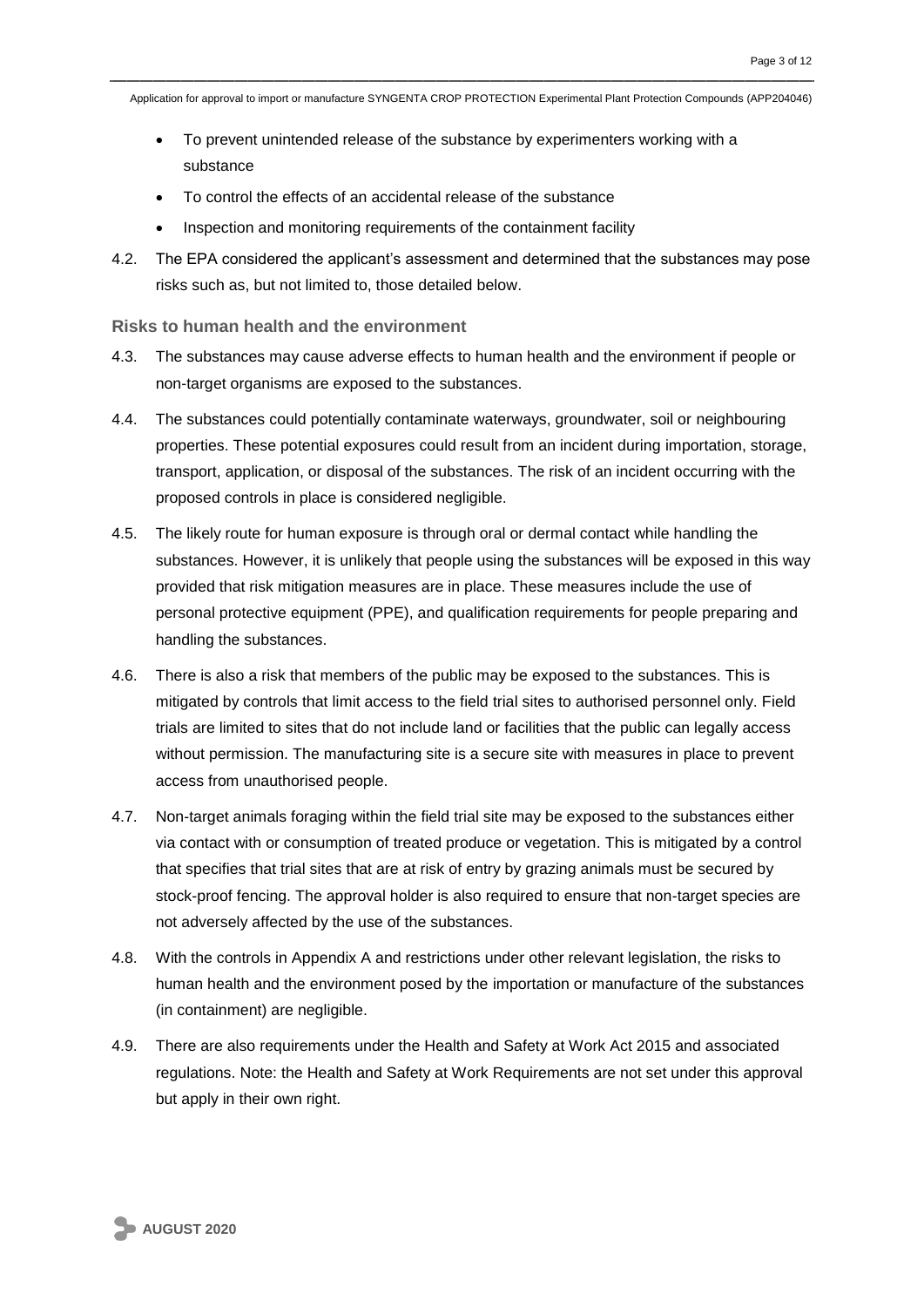**Risks to the relationship of Māori to the environment**

- 4.10. The potential effects of the substances on the relationship of Māori to the environment have been assessed in accordance with sections 5(b), 6(d) and 8 of the Act. Under these sections all persons exercising functions, powers and duties under this Act shall recognise and provide for the maintenance and enhancement of people and communities to provide for their cultural wellbeing, and; take into account the relationship of Māori and their culture and traditions with their ancestral lands, water, taonga and the principles of the Treaty of Waitangi (Te Tiriti o Waitangi).
- 4.11. It is unlikely that the importation or manufacture of the substances in containment will impact on Māori culture or traditional relationships with the environment.
- 4.12. If the substances are managed in accordance with the controls in Appendix A, it would be likely to be consistent with the principles of the Treaty of Waitangi, particularly the principle of active protection.

**Assessment of risks to society, the community and the market economy**

4.13. No risks to society, communities or the market economy were identified from importing or manufacturing the substances in containment.

**New Zealand's international obligations**

4.14. None of New Zealand's international obligations were identified as being impacted by importing or manufacturing the substances in containment.

### 5. Assessment of containment

**Purpose of the approval**

- 5.1. Under section 32 of the Act, a containment approval may only be granted if the application is for one of the purposes specified in section 30 of the Act.
- 5.2. The applicant notes that the purpose of this application is to conduct research and development on the substances, in accordance with section 30(b) and section 30(ba) of the Act. The application is therefore eligible for consideration under section 32 of the Act.

**Adequacy of containment** 

- 5.3. Section 32(1) of the Act requires that the substances can be adequately contained. The potential for the substances to escape from containment was assessed by taking into account the containment system proposed by the applicant and the potential pathways for release of the substances.
- 5.4. Section 32(2) of the Act specifies that a containment approval for a hazardous substance must include controls for each of the applicable matters specified in Schedule 3. The approval may also include controls that provide for any other matters in order to give effect to the purpose of the Act.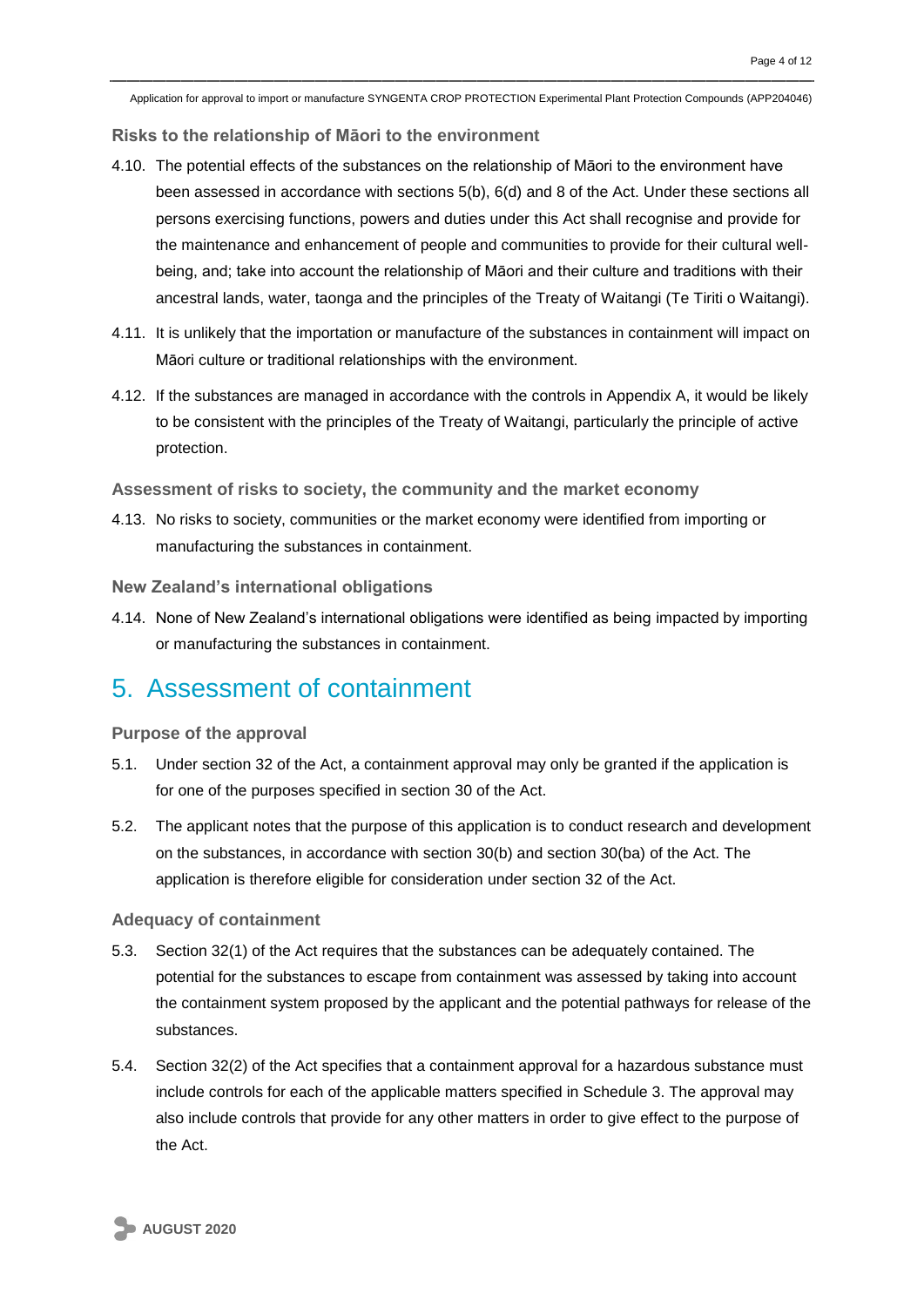- 5.5. Applying the Schedule 3 requirements and using the information provided by the applicant, a set of controls was developed to ensure adequate containment of the substances.
- 5.6. The applicant was provided with the proposed controls and given an opportunity to comment. The applicant has accepted the proposed controls.
- 5.7. Having considered all the applicable matters, the EPA has determined that the substances can be imported or manufactured in containment, provided that the controls in Appendix A are complied with.

### 6. Decision

- 6.1. Pursuant to section 32 of the Act, I have considered this application for an approval to import or manufacture SYNGENTA CROP PROTECTION Experimental Plant Protection Compounds in containment. I have applied the relevant sections of the Act and clauses of the Hazardous Substances and New Organisms (Methodology) Order 1998.
- 6.2. I am satisfied that SYNGENTA CROP PROTECTION Experimental Plant Protection Compounds can be adequately contained with the controls in Appendix A.
- 6.3. Therefore, the application to import or manufacture SYNGENTA CROP PROTECTION Experimental Plant Protection Compounds in containment is granted until **26 August 2023**.

**Dr Clark Ehlers Date: 26 August 2020**

Acting General Manager, HSNO, EPA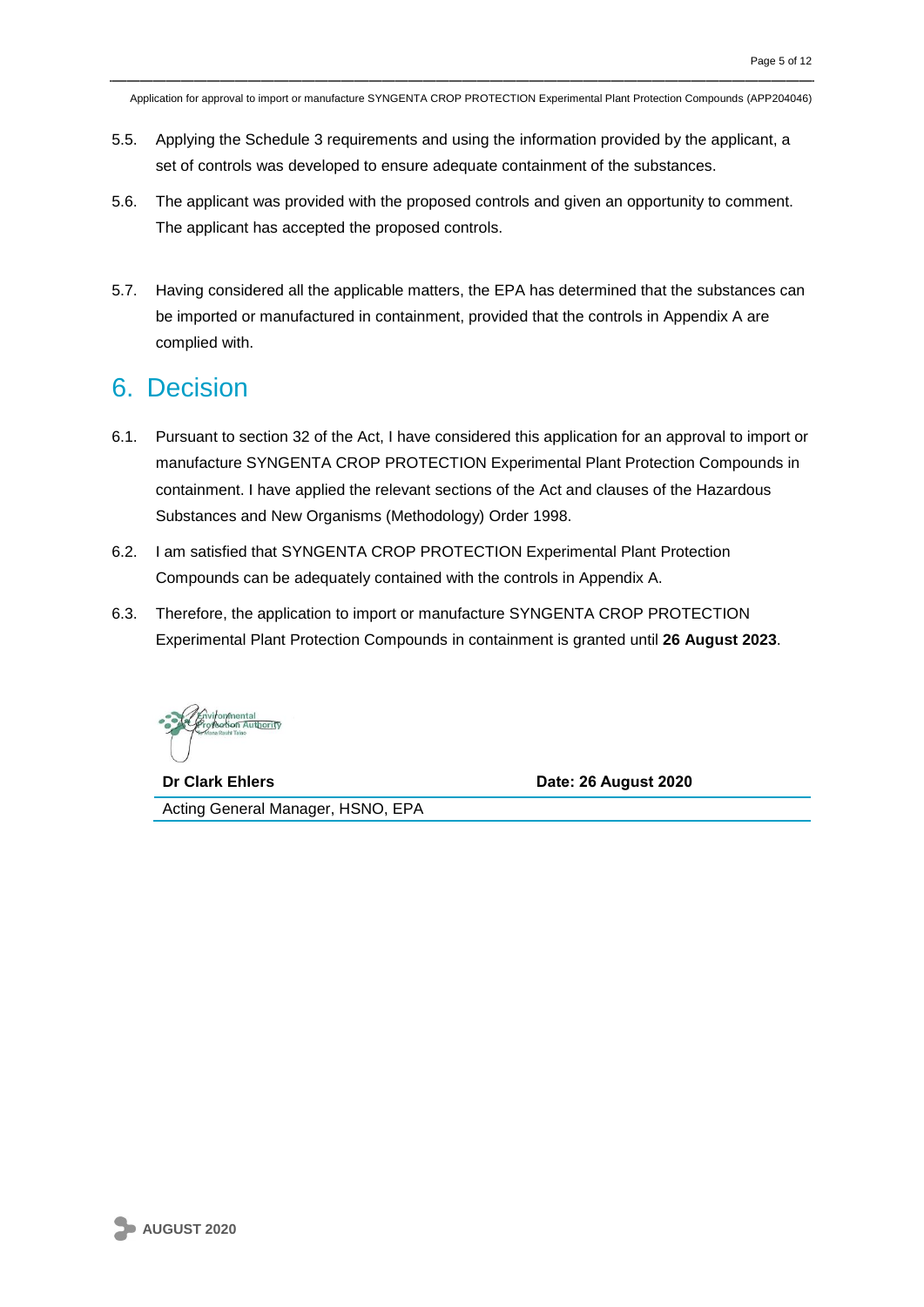## Appendix A: Controls applying to the importation or manufacture of SYNGENTA CROP PROTECTION Experimental Plant Protection Compounds

#### **General**

- 1. In these controls, "approval holder" refers to Syngenta Crop Protection Limited.
- 2. In these controls, "substances" refers to, and is limited only to, SYNGENTA CROP PROTECTION Experimental Plant Protection Compounds.
- 3. SYNGENTA CROP PROTECTION Experimental Plant Protection Compounds consists of 26 formulations declared with application APP204046. These substances are summarised in confidential Appendix B.

#### **Accountability**

4. The approval holder must ensure compliance with all the controls in this approval.

#### **Requirement for containment**

5. The substances must be in containment at all stages of their life cycle in New Zealand.

#### **Limitations**

- 6. This approval expires on **26 August 2023**.
- 7. The approval holder must ensure that the nature of the field trials, import and manufacture of the substances are in accordance with the activities proposed in application APP204046, unless otherwise specified by the controls on this approval.
- 8. Over the term of this approval, the approval holder may import or manufacture up to 60 kilograms or 60 litres of each substance covered under this approval.

#### **General requirements**

- 9. The substances must be correctly packaged. The substances are correctly packaged if they are packed in accordance with the Hazardous Substances (Packaging) Notice 2017 and their packaging complies with the same Notice.
- 10. The substances must be correctly labelled. The substances are correctly labelled if they are packed in a container that is labelled in accordance with the Hazardous Substances (Labelling) Notice 2017. The label must include the name and New Zealand contact details for Syngenta Crop Protection Limited, including a 24-hour emergency contact phone number.
- 11. A safety data sheet (SDS) must accompany the substances at all stages of their life cycles in New Zealand. The SDS must comply with the relevant requirements of the Hazardous Substances (Safety Data Sheets) Notice 2017.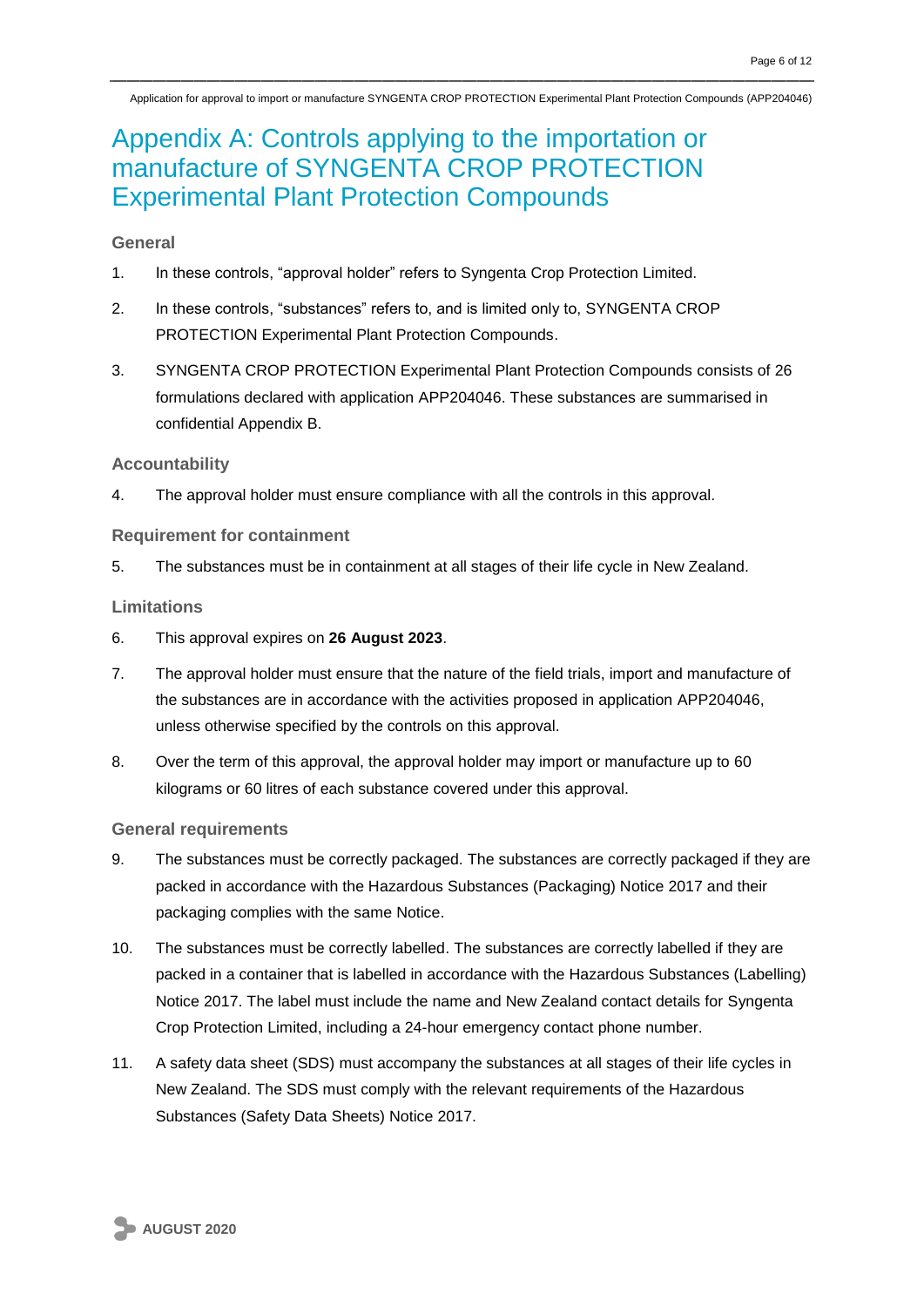#### **Workplace site and storage requirements**

12. Clauses 39 to 42 of the Hazardous Substances (Hazardous Property Controls) Notice 2017 apply to this approval, as if the substances were class 9.1A.

#### **Containment facility**

- 13. The approval holder must only import to and sub-sample<sup>3</sup> the substances at the facility described by the approval holder in the application. This facility is described as the "containment facility".
- 14. Unauthorised persons must be excluded from the containment facility.
- 15. The containment facility must, as far as is reasonably practical, be managed so as to exclude unwanted organisms.

#### **Field trial sites**

- 16. Each field trial of a substance must be undertaken in containment within an area specifically designated as a 'field trial site'. This site may be all or part of a property or facility.
- 17. The field trial sites must include:
	- a. all preparation, storage and operational areas related to the study
	- b. all necessary buffer zones
	- c. any area used for cleaning equipment or disposing of rinse water
	- d. any area on which any excess mixture of the substances are applied.
- 18. The field trial sites must only be land or facilities that the public cannot legally access without permission of the owner or legal occupier.
- 19. Unauthorised people must be excluded from the field trial sites.
- 20. Signs must be displayed at every vehicular and pedestrian entrance to the field trial sites for the duration of the trials. The signs must state:
	- a. that the site is subject to the trial of a hazardous substance
	- b. the general type of hazards of each substance that is being trialled
	- c. the immediate response action to be taken in an emergency
	- d. that unauthorised access to the site is not permitted
	- e. a 24-hour emergency contact phone number.
- 21. The management of the signs referred to in Control 20 must be compliant with regulation 2.5(2) of the Health and Safety at Work (Hazardous Substances) Regulations 2017, as if references to regulation 2.6 in those regulations were references to Control 20 of this approval.

<sup>&</sup>lt;u>.</u> <sup>3</sup> Manufacturing is described as making, preparing, producing, labelling or packaging a hazardous substance, this also includes re-labelling and re-packaging. For the purpose of this application, the term "sub-sampling" of substances is considered manufacturing.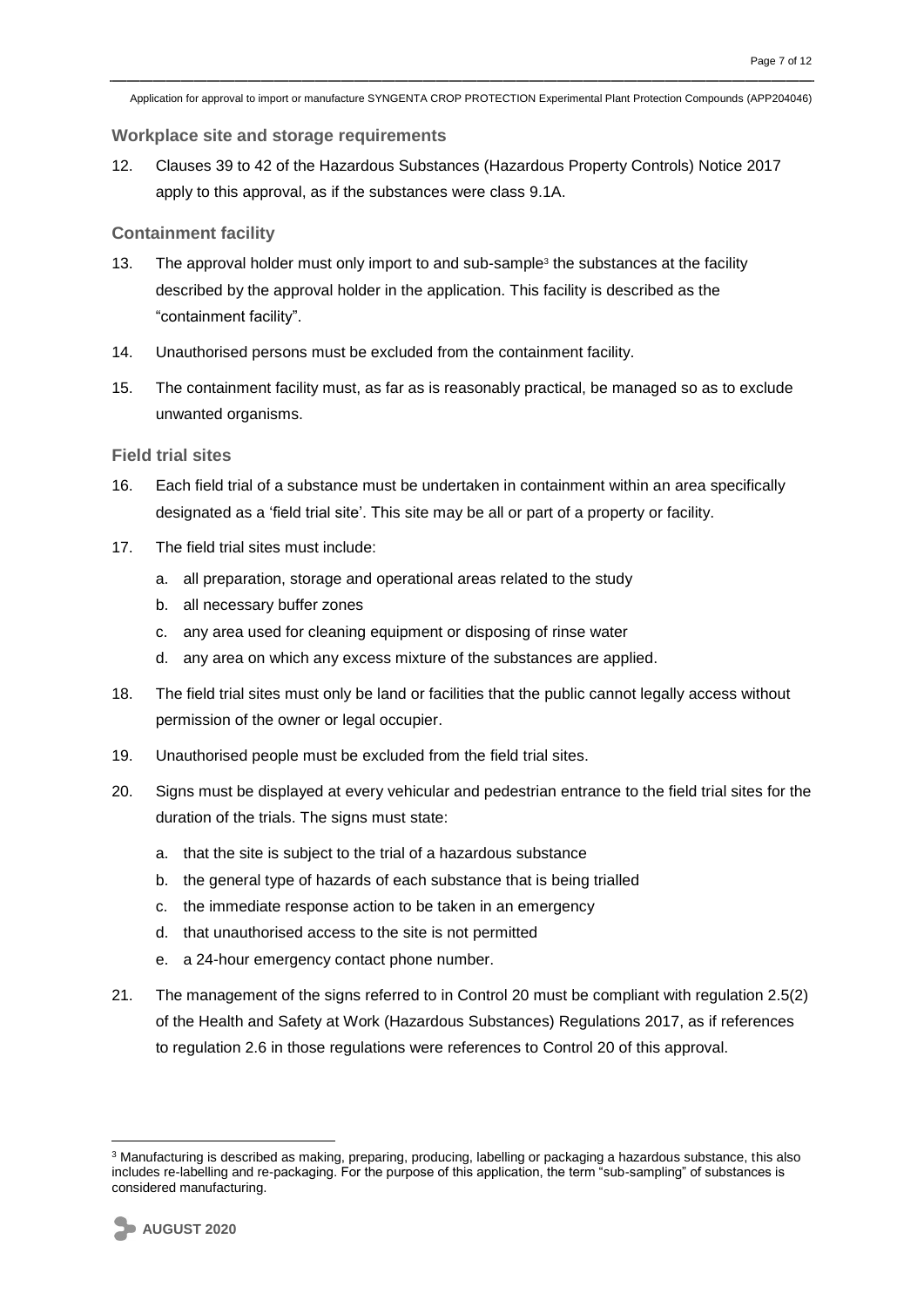22. Field trial sites that are at risk of entry by grazing animals must be secured by stock-proof fencing to exclude grazing animals for the duration of the trial.

**Use**

- 23. The substances must only be used in a workplace.
- 24. The substances must only be applied using ground-based methods.
- 25. The substances must not be applied directly to, or enter into water or a waterway.
- 26. The substances must not be used outdoors as bait, or part of a bait, to target vertebrate species.
- 27. Any crop or produce to which the substances are applied must not be used for food by people or animals, unless that use is specifically permitted by the Agricultural Compounds and Veterinary Medicines group of the Ministry for Primary Industries.
- 28. The use of the substances must be compliant with clause 46 of the Hazardous Substances (Hazardous Property Controls) Notice 2017, as if the substances were class 9 pesticides.
- 29. The use of the substances must be compliant with clause 47 of the Hazardous Substances (Hazardous Property Controls) Notice 2017, as if the substances were class 9 pesticides.
- 30. The field trials must not result in exposure of any of the substances to a place in which people or organisms may be significantly adversely affected by the substances.
- 31. All reasonable steps must be taken to ensure that non-target species are not adversely affected by the use of the substances.
- 32. The use of the substances as a seed treatment must be compliant with clause 54 of the Hazardous Substances (Hazardous Property Controls) Notice 2017, as if the substances were class 9.3 pesticides.
- 33. The use of the substances in a granular form must be compliant with clause 55 of the Hazardous Substances (Hazardous Property Controls) Notice 2017, as if the substances were class 9.3 pesticides.
- 34. The use of the substances must be compliant with clause 58 of the Hazardous Substances (Hazardous Property Controls) Notice 2017, as if the substances were class 9.4 pesticides.
- 35. Any person that handles the substances must use personal protective clothing or equipment that is designed, constructed, and operated to ensure that the person:
	- a. does not come in contact with the substances, and
	- b. is not exposed to a concentration of the substances that may cause an adverse effect to the person.

#### **Storage**

36. The substances must be held in a locked container when not in use.

**AUGUST 2020**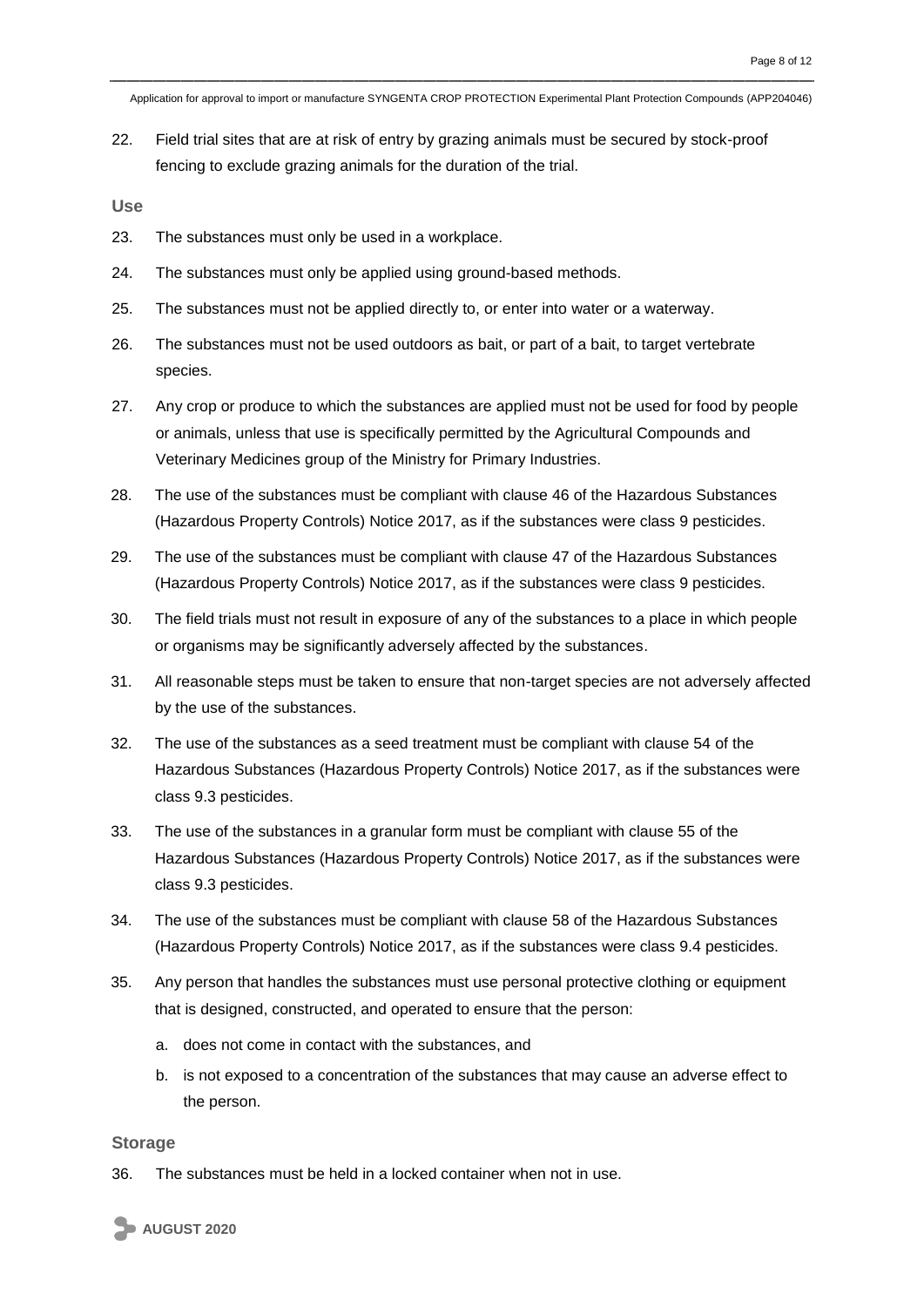**Transport**

37. No person may transport the substances on a passenger service vehicle<sup>4</sup>.

**Disposal**

- 38. The disposal of the substances must be in compliance with the Hazardous Substances (Disposal) Notice 2017.
- 39. Any equipment used to prepare or apply the substances must be cleaned after use, and the rinsate either sprayed within the field trial site or disposed of in compliance with the Hazardous Substances (Disposal) Notice 2017.
- 40. Any crop or produce to which the substances are applied, and is not permitted to be used as food by Control 27, must be disposed of by mulching, ploughing-in, composting or burial at the field trial site or by disposal at an approved landfill.
- 41. At the expiry of this approval, the substances must:
	- a. have been used up, or
	- b. have been disposed of, or
	- c. be contained in a laboratory compliant with Part 18 of the Health and Safety at Work (Hazardous Substances) Regulations 2017, or
	- d. be covered under a new approval.

#### **Personnel qualifications**

- 42. The qualification for a person that mixes, loads, or otherwise handles the substances in preparation for application must be compliant with the relevant qualification requirements in clauses 60, 63 and 64 of the Hazardous Substances (Hazardous Property Controls) Notice 2017 as if the substances were class 9.1A, 9.2A, 9.3A, or 9.4A pesticides or plant growth regulators.
- 43. Any person entering the field trial site must have received sufficient instruction on the containment regime to enable the person to meet their responsibilities under this approval.

#### **Record keeping and notification**

- 44. Written records must be kept of the amount of each substance imported or manufactured under this approval.
- 45. Written records must be kept for each time the substances are trialled. These records must include the information specified in clause 48(3) of the Hazardous Substances (Hazardous Property Controls) Notice 2017.
- 46. All records kept under this approval must be held by the approval holder for not less than three (3) years after the date on which this approval expires.

<sup>&</sup>lt;u>.</u> <sup>4</sup> As defined in section 2(1) of the Land Transport Act 1998.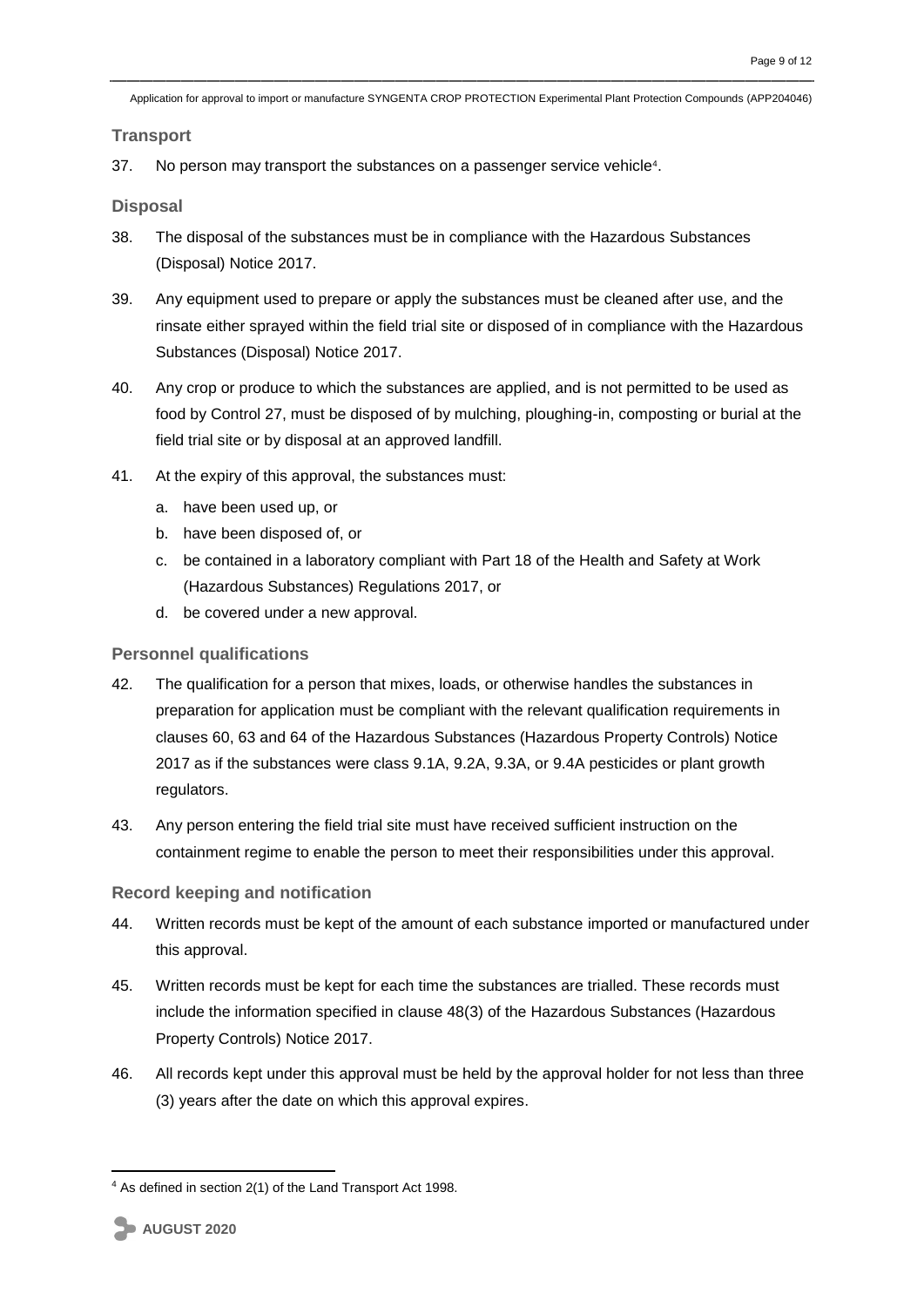- 47. The approval holder must provide any records kept under this approval to the EPA or WorkSafe New Zealand within five (5) working days of the approval holder receiving a written request from the EPA or WorkSafe New Zealand.
- 48. The approval holder must keep a record of the substance that is imported or manufactured under this approval. The record must include:
	- a. the unequivocal identification of the substance;
	- b. the approval number for this containment (**HSC100250**);
	- c. the composition of the substance;
	- d. the dates of substance import or manufacture; and
	- e. the total quantity of the substance imported or manufactured.
- 49. The approval holder must notify the EPA in writing before the start of any field trial under this approval. The notification must include:
	- a. the application number: APP204046
	- b. the HSNO approval number **HSC100250**
	- c. the name and contact information for the person responsible for the trial
	- d. the physical address of the field trial location
	- e. the area of land or property that is designated as the field trial site
	- f. the date on which the trial will commence and the expected duration of the trial, and
	- g. the name (as given with APP204046) and total quantity of each substance that will be applied.

#### **Emergency management**

- 50. Any spillage of the substance must be contained, prevented from entering into any waterway, and absorbed with an appropriate material. This material must then be disposed of in compliance with the Hazardous Substances (Disposal) Notice 2017.
- 51. Any facility that contains the substances must be able to be readily decontaminated in the event of a spill.

#### **Breach of containment**

- 52. If any of the substances are applied other than in the intended application area, or are lost or spilt, the approval holder must report the nature and quantity of the substances within 24 hours of this incident to the EPA and the Regional Council or councils in whose area the incident occurred.
- 53. If for any reason a breach of containment occurs, other than those specified in Control 52, the approval holder must report the nature of the incident to the EPA within 24 hours of the incident occurring.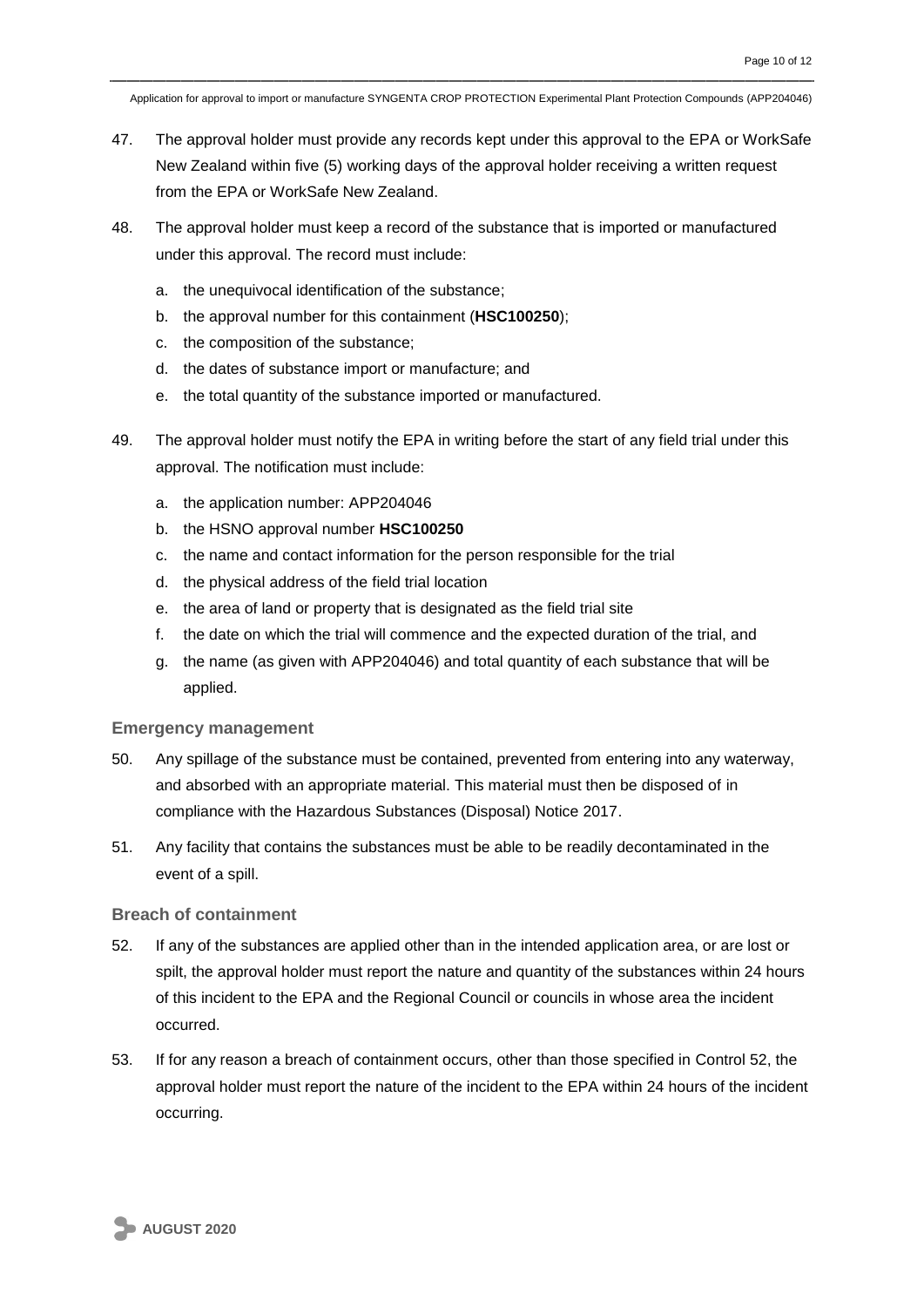#### **Interpretation**

54. Unless defined below, terms used in the controls have the same meaning as defined in the Act or Notices made under the Act.

| Term                                | <b>Definition</b>                                                                                                                                                           |
|-------------------------------------|-----------------------------------------------------------------------------------------------------------------------------------------------------------------------------|
| Ground-based application<br>methods | These methods include, but are not limited to, application by ground-boom,<br>airblast or knapsack, and do not include aerial application methods.                          |
| Waterway                            | Includes every river, stream, passage, and channel on or under the ground,<br>whether natural or not, through which water flows, whether continuously or<br>intermittently. |